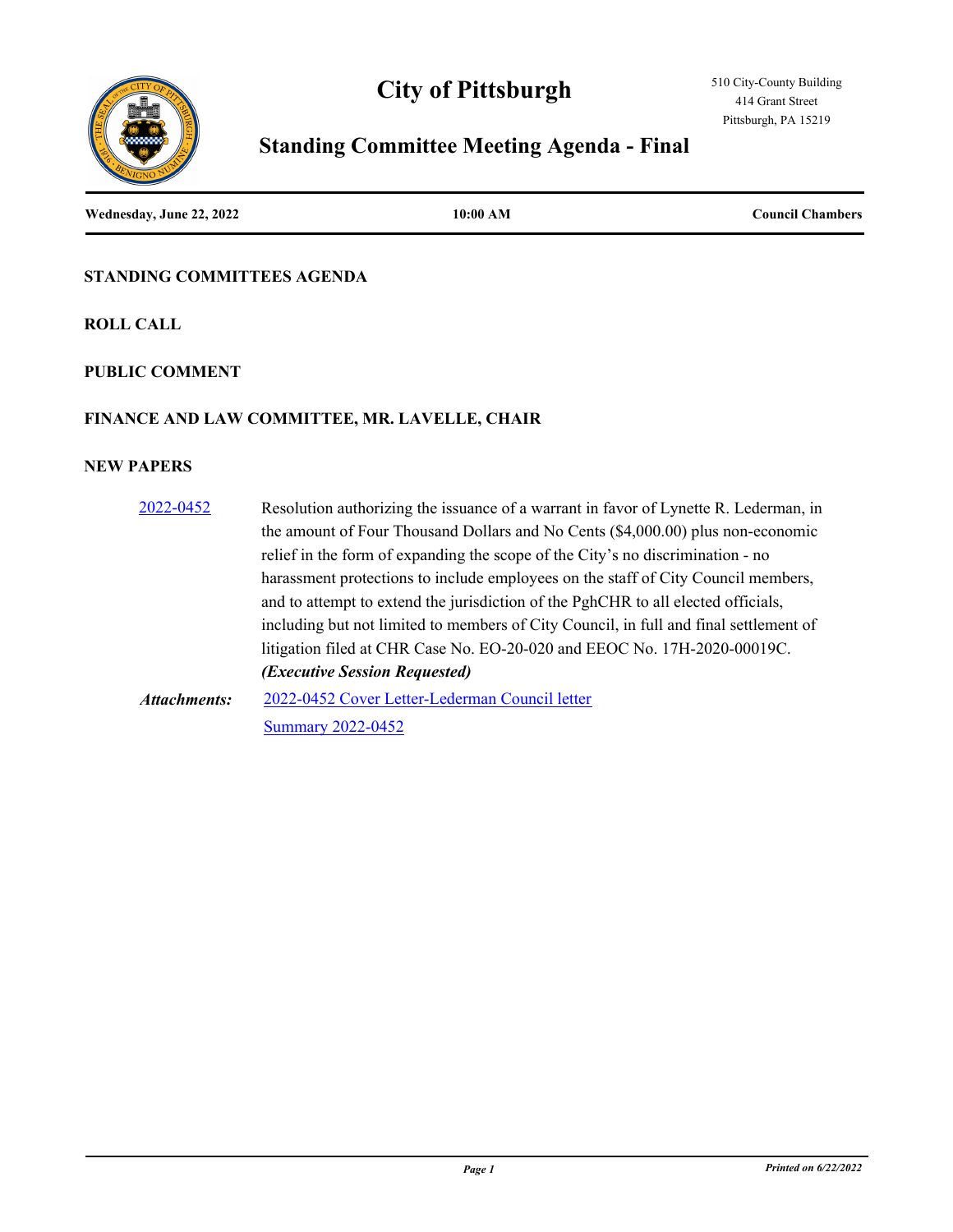#### **INVOICES**

#### **INVOICES FOR COUNCIL APPROVAL**

**The following departmental invoices not covered under a contract with the City shall be paid by the City Controller after the invoices have been approved by City Council at the June 22nd Standing Committees meeting. A completed standard form detailing the expenditures is attached to all of the below listed invoices. No payments will be made to any of the below listed vendors prior the approval of City Council.**

**CITY COUNCIL**

**Marabello, Lori – reimb/food for meeting (Dist. 2) 161.92**

**PUBLIC WORKS**

**Traffic Control Products, Inc – Poalra 3 wire audible push buttons 3,975.00**

**Grant Graphics Digital Supply – various supplies for sign making 3,112.87**

**Eric Ryan Corp. – Utility auditing and data input 3,637.00**

**Matthews International Corp.- Bronze plaques 3,712.12**

## **EMS**

**Life-Assist Inc – Blizzard survival blankets 1,300.00**

**Center for Education & Employment – year subscription to P.E.L.R. 159.00**

**Monroeville EMS – Reimb/EMS coverage at Kenny Chesney concert 2,086.92**

**Ross/West View EMSA - Reimb/EMS coverage at Kenny Chesney concert 2,319.60**

**Pfund Superior Sales Co. Inc – brackets for Hurst Rescue Tool 1,960.00**

**Bound Tree Medical – Cervical collar and BVM masks 998.40**

**Penn Care – Pulse OX probe 2,975.00**

**Lift-Assist Inc – Dextrose 513.36**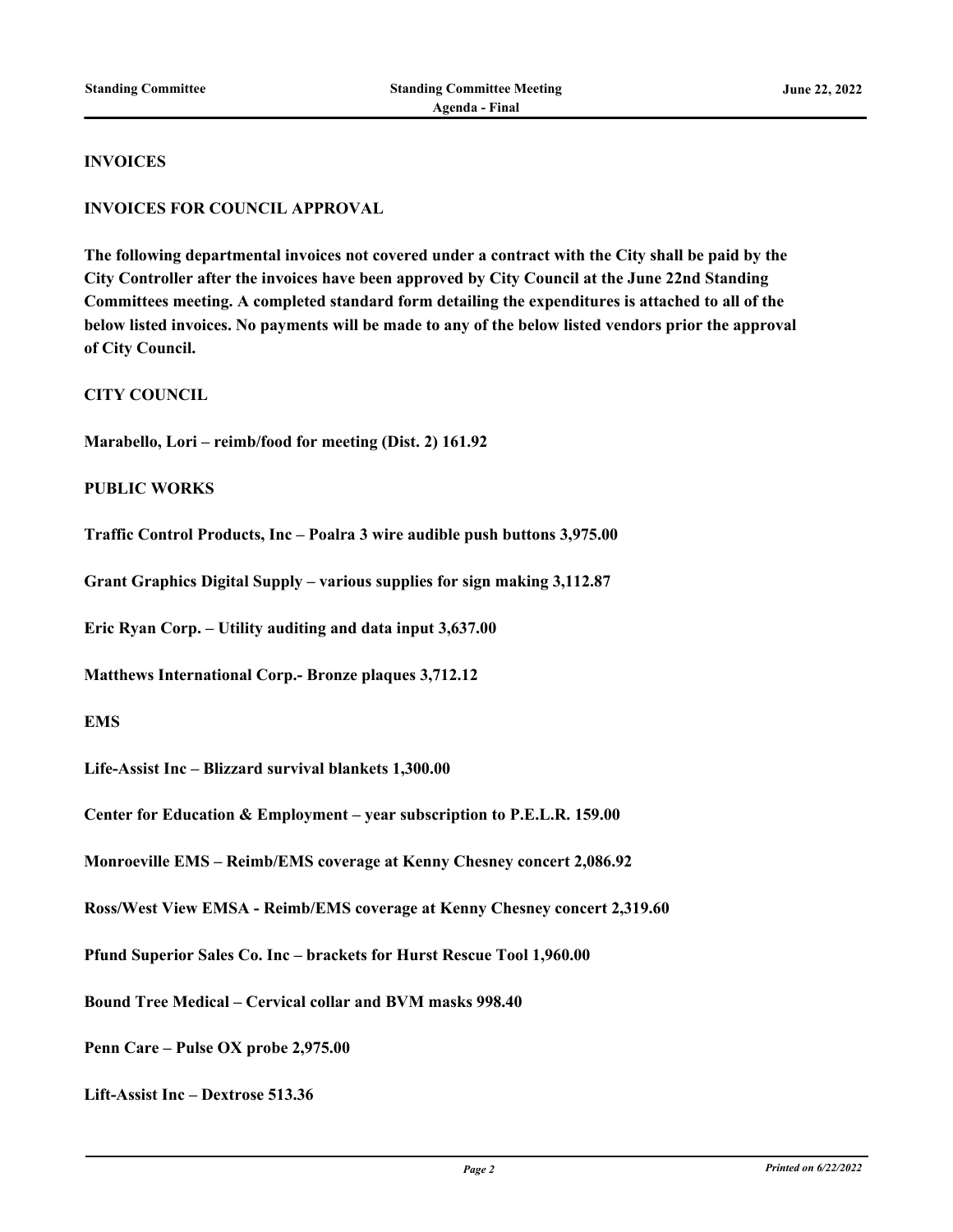#### **Bound Tree Medical – AED defib pads 278.85**

- **Penn Care CAT tourniquets and gauze 2,972.50**
- **Bound Tree Medical IV solution and dextrose 71.19**
- **Penn Care B/P cuffs and CPAPs 2,412.50**
- **Bound Tree Medical Medical supplies 3,746.50**
- **Bound Tree Medical ET tube holders 530.00**
- **Penn Care Bayer contour test strips 2,203.20**

#### **POLICE**

- **Houston Starr Co. building repairs 1,141.97**
- **S & D Calibration Services, Inc accutrak calibration 185.00**
- **Witmer Public Safety Group firearms part 209.55**
- **Daly, Sharon Professional services 360.00**
- **Net Transcripts, Inc Transcription of case interviews 273.75**

#### **LAW**

- **Mackler, Lorraine Credit for teaching CLE course at Northwestern 7.50**
- **Davis, Leanne Allegheny Co. Bar Assoc. membership dues 170.00**
- **Exilus, Jesse 2022 Bench Bar Conference 225.00**
- **Liss, Celia ACBA dues for 2022-2023 200.00**
- **Pittsburgh Post-Gazette Meeting notices for Ethics Hearing Board 29.55**
- **White ADR Services, LLC prep/attendance at mediation/admin fee/cost 2,276.69**
- **Lonich, Thomas Mediation session fee 1,890.00**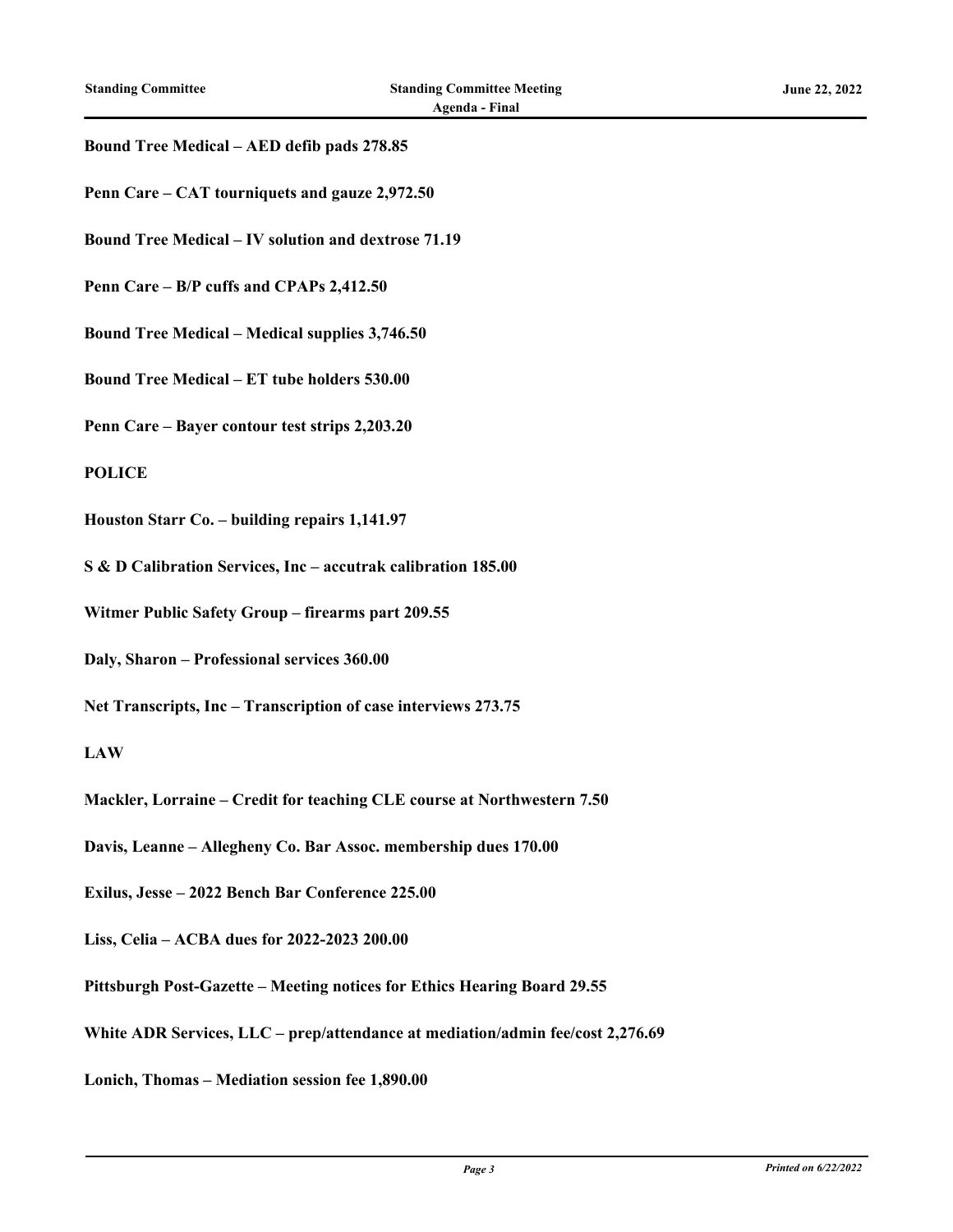#### **Allegheny Co. Office of the Court Reporters – Non-Jury transcript 60.00**

**Magna Legal Services – Certified copy of transcript 609.75**

**Mackler, Lorraine – ACBA yearly membership dues 200.00**

**PLI**

**Smith, Courtney – recording of notary information 80.00**

**Williams, Lance – Reimb/PA dept. of Labor & Industry certification 241.00**

**HUMAN RESOURCES**

**WQED Pittsburgh – Advertising 1,500.00**

**PUBLIC SAFETY**

**Runners High – Timing for Greenfield Glide 5k 833.05**

**S & S Trophy, Inc – Plaques for Greenfield Glide winners 240.50**

**Flyspace Productions – Stage rental for BB&B 3,000.00**

**River City Brass Band – BB&B performance for 6/12/22 2,500.00**

**CPRB**

**Parry, Nigel - Website maintenance 477.72**

**Parry, Nigel – Website maintenance 2,852.28**

### **FINANCE**

**K-7 Parking Co. – Commercial parking lease for Land Care Coordinator 157.00**

#### **PARKS & RECREATION**

**Dowling, Frank – Rec2Tech – Arts Education training 592.00**

## **FIRE**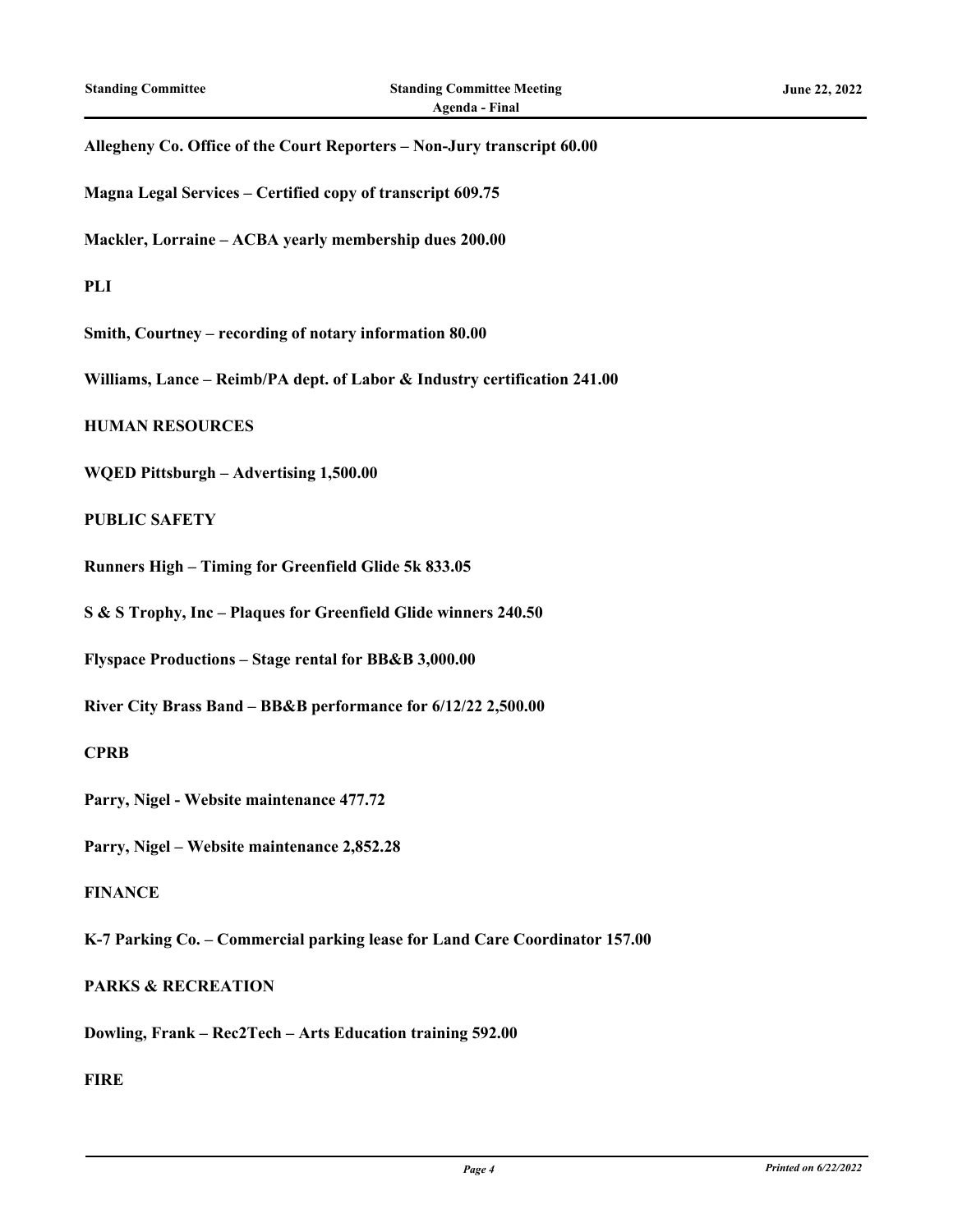#### **International Assoc. of Fire Chiefs – Membership renewal 465.00**

**Mr. Magic II, LLC – Vehicle washing 24.00**

**Jefferson Hills Lawn Equip. – Replacement chain for repairs 230.40**

**Bucks County Comm. College – Online trainings 400.00**

#### **INTRA DEPARTMENTAL TRANSFERS**

#### **P-CARD APPROVALS**

[Item 26-2022](http://pittsburgh.legistar.com/gateway.aspx?m=l&id=/matter.aspx?key=27889) P-Cards

*Attachments:* [06-22-2022 Pcards \(1\)](http://pittsburgh.legistar.com/gateway.aspx?M=F&ID=19073723-68db-49e9-848c-2ec6e5ccd1cb.xlsx)

## **PUBLIC SAFETY SERVICES COMMITTEE, MR. O'CONNOR, CHAIR**

#### **SUPPLEMENTAL - NE4W PAPERS**

[2022-0481](http://pittsburgh.legistar.com/gateway.aspx?m=l&id=/matter.aspx?key=27878) Resolution authorizing the Mayor and Director of Public Safety to enter on behalf of the City of Pittsburgh into a Lease Agreement or Agreements with the Community College of Allegheny County (CCAC) for the property located at 900 and 918 N. Lincoln Avenue, Pittsburgh, PA 15233. The Lease Agreement or Agreement(s) shall be at a cost not to exceed Two Million One-Hundred Forty-Seven Thousand Eight-Hundred Eighty-Six Dollars and Twenty-Four Cents (\$2,147,886.24). [2022-0481 Cover Letter CCAC Council letter](http://pittsburgh.legistar.com/gateway.aspx?M=F&ID=a8a37855-85b8-4b74-b0c6-f6f68b2c9631.pdf) *Attachments:*

[Summary 2022-0481](http://pittsburgh.legistar.com/gateway.aspx?M=F&ID=c16b7f5c-fc56-49fa-89e8-f10be0302e35.docx)

#### **DEFERRED PAPERS**

[2022-0032](http://pittsburgh.legistar.com/gateway.aspx?m=l&id=/matter.aspx?key=27324) Ordinance amending and supplementing the Pittsburgh Code of Ordinances, Title One: Administrative, Article Three: Organization, Chapter 116: Department of Public Safety by adding a new section, "§ 116.17 - Regulation of Pedestrians Stops by Officers of the Bureau of Police." **SPONSOR /S:** COUNCIL MEMBER BURGESS AND COUNCIL MEMBER KRAUS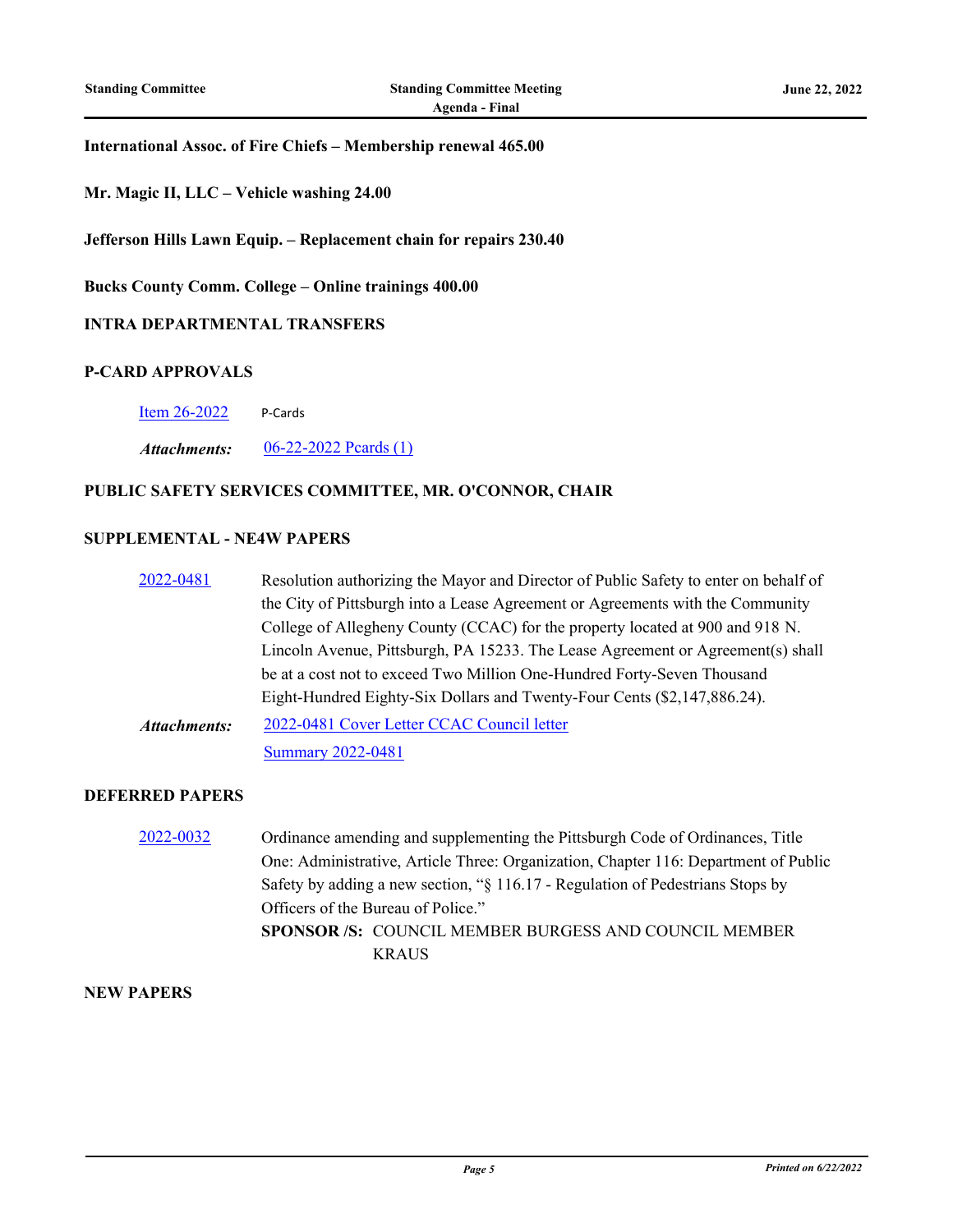[2022-0456 Cover Letter City Council Regarding JHF HIV Testing Resolu](http://pittsburgh.legistar.com/gateway.aspx?M=F&ID=33be1d42-d472-4d22-b6bd-7c3b8fee3ced.pdf)tion [Summary 2022-0456](http://pittsburgh.legistar.com/gateway.aspx?M=F&ID=824b96a8-f67a-4323-82f6-584e47a787e5.docx) *Attachments:*

## **PUBLIC WORKS COMMITTEE, MR. COGHILL, CHAIR**

## **NEW PAPERS**

| 2022-0449           | Resolution authorizing the Mayor and the Director of the Department of Mobility and  |
|---------------------|--------------------------------------------------------------------------------------|
|                     | Infrastructure, on behalf of the City of Pittsburgh, to enter into an agreement with |
|                     | Pittsburgh Downtown Partnership to provide a license for a jointly-sponsored Street  |
|                     | mural and Patio area at Strawberry Way.                                              |
| <b>Attachments:</b> | 2022-0449 Cover Letter-Strawberry Way Mural Temporary License and N                  |
|                     | 2022-0449 Art Commission-Final Strawberry Way Mural-5-25-2022 Ima                    |
|                     | <b>Summary 2022-0449</b>                                                             |

## **HUMAN RESOURCES COMMITTEE, MR. KRAUS, CHAIR**

## **NEW PAPERS**

| 2022-0451           | Resolution amending Resolution 21 of 2018, which will authorize the Mayor and the |
|---------------------|-----------------------------------------------------------------------------------|
|                     | Director of Human Resources and Civil Service to extend the contract with The     |
|                     | Standard Insurance Company for the administration of the City's Employee Leave    |
|                     | Management Program, by changing JDE information to align with the contract        |
|                     | legislation.                                                                      |
| <b>Attachments:</b> | 2022-0451 Cover Letter-STANDARD-LEAVES MANAGENENT PROC                            |
|                     | 2022-0451 STANDARD-LEAVES MANAGENENT PROGRAM; WAIV                                |
|                     | <b>Summary 2022-0451</b>                                                          |

## **LAND USE AND ECONOMIC DEVELOPMENT COMMITTEE, MR. WILSON, CHAIR**

## **DEFERRED PAPERS**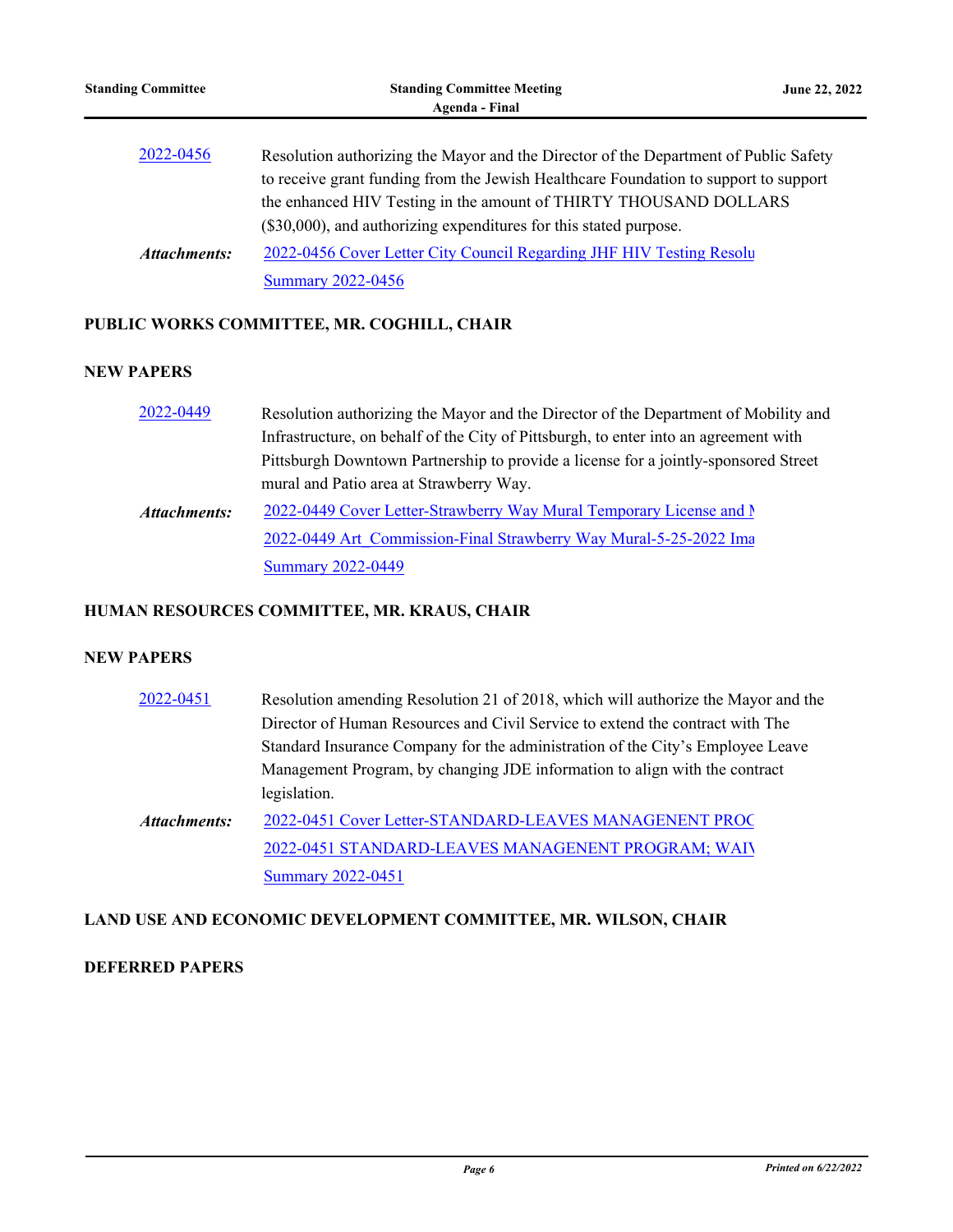| <b>Standing Committee</b> | <b>Standing Committee Meeting</b><br><b>Agenda - Final</b>                                                                                                                                                                                                                                                                                                                                                                                                                                                                                                                                             | June 22, 2022 |
|---------------------------|--------------------------------------------------------------------------------------------------------------------------------------------------------------------------------------------------------------------------------------------------------------------------------------------------------------------------------------------------------------------------------------------------------------------------------------------------------------------------------------------------------------------------------------------------------------------------------------------------------|---------------|
| 2021-1906                 | Ordinance amending the Pittsburgh Code, Title Nine, Zoning Code, Article II, Base<br>Zoning Districts; Article V, Use Regulations, Chapter 911, Primary Uses, Section<br>911.02, Use Table; and Section 911.04, Use Standards; Article VI Development<br>Standards, Chapter 915, Chapter 915.04, Environmental Performance Standard, and<br>Chapter 919, Signs; and Chapter 922 Development Review Procedures, 922.15, to<br>create a new Urban Center Mixed Use Zoning Districts and related zoning<br>regulations.<br>(Report and Recommendation received 4/5/2022)<br>(Public Hearing held 5/25/22) |               |
| <b>Attachments:</b>       | 2021-1906 Cover Letter-Oakland Crossings Mayor Letter                                                                                                                                                                                                                                                                                                                                                                                                                                                                                                                                                  |               |
|                           | <b>Summary 2021-1906</b>                                                                                                                                                                                                                                                                                                                                                                                                                                                                                                                                                                               |               |
|                           | 2021-1906 PC Recommendation Packet Council Bill 2021-1906 (1)                                                                                                                                                                                                                                                                                                                                                                                                                                                                                                                                          |               |
|                           | 2021-1906 Planning Commission Version of Council Bill 2021-1906 to be                                                                                                                                                                                                                                                                                                                                                                                                                                                                                                                                  |               |
|                           | 2021-1906 VERSION 4 AGREEMENT UC-MU PBA Final(Clean - All C                                                                                                                                                                                                                                                                                                                                                                                                                                                                                                                                            |               |
|                           | 2021-1906 VERSION 4 AGREEMENT UC-MU PBA Final(GKG Redlin                                                                                                                                                                                                                                                                                                                                                                                                                                                                                                                                               |               |
| 2022-0270                 | Ordinance supplementing the Pittsburgh Code, TITLE 7: BUSINESS LICENSING,<br>ARTICLE VII: BUSINESS LICENSES, by creating a new Chapter 768:<br><b>Accessory Short Term Rentals.</b><br>(Public Hearing held 5/19/22)<br>SPONSOR /S: COUNCIL MEMBER KAIL-SMITH<br>CO-SPONSOR /S: Council Member Wilson, Council Member Gross, Council<br>Member Burgess, Council Member Lavelle, Council Member<br>O'Connor and Council Member Strassburger                                                                                                                                                             |               |
| <b>NEW PAPERS</b>         |                                                                                                                                                                                                                                                                                                                                                                                                                                                                                                                                                                                                        |               |
| 2022-0459                 | Resolution authorizing the Mayor and the Director of the Department of Permits,<br>Licenses, and Inspections (PLI), to enter on behalf of the City of Pittsburgh into an<br>Agreement or Agreements with Women for a Healthy Environment for the receipt of<br>Forty-Five Thousand Dollars (\$45,000) and to assist with organizing Renovation,<br>Repair, and Painting (RRP) training for general contractor license holders in<br>connection with the City's Lead Safe Ordinance.                                                                                                                    |               |
| <b>Attachments:</b>       | 2022-0459 Cover Letter 4 PLI WHE Agreement 2022 - 2023 Letter                                                                                                                                                                                                                                                                                                                                                                                                                                                                                                                                          |               |

**[Summary 2022-0459](http://pittsburgh.legistar.com/gateway.aspx?M=F&ID=872576f1-65b6-4891-8957-73bbc9a9c591.docx)**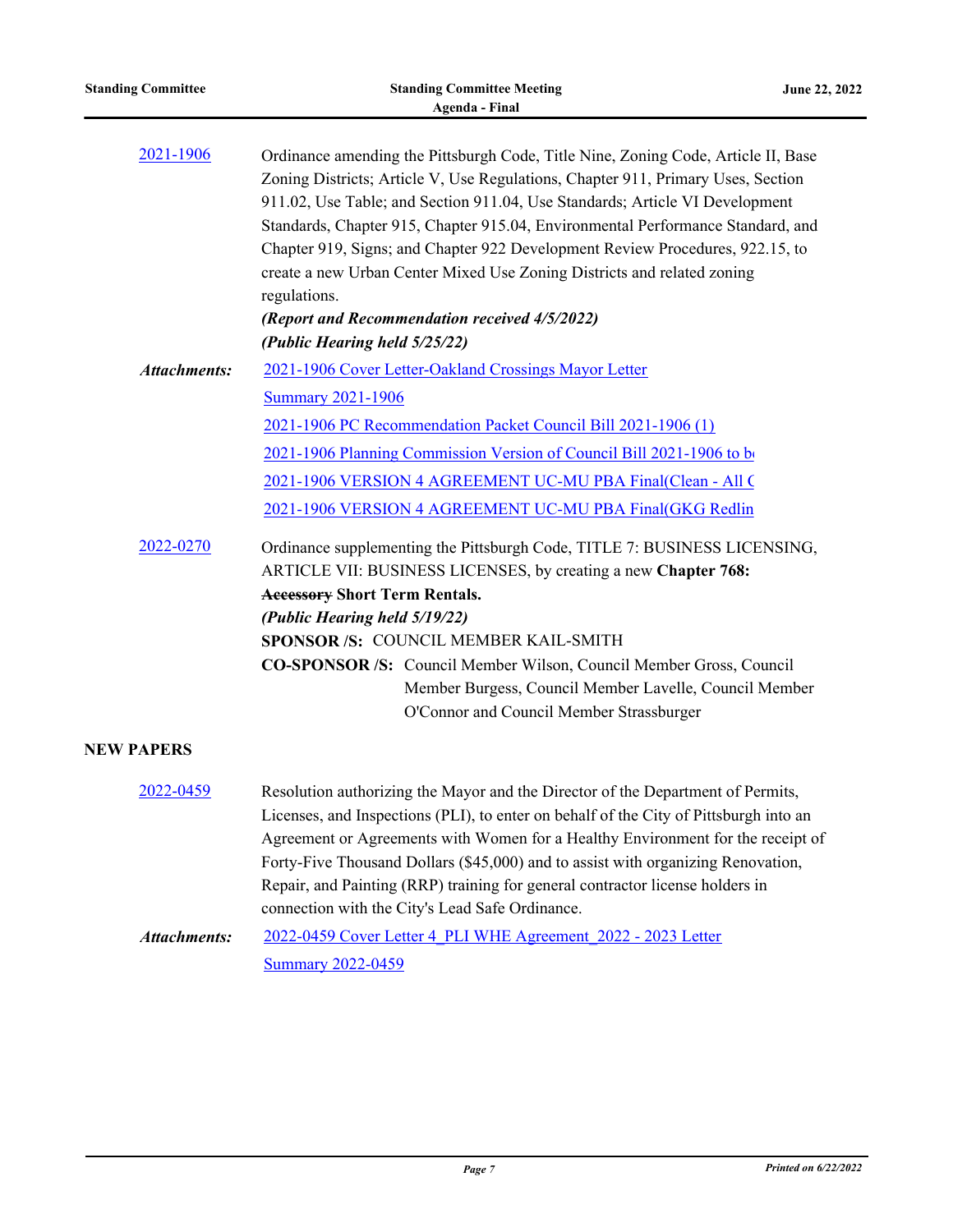[2022-0465](http://pittsburgh.legistar.com/gateway.aspx?m=l&id=/matter.aspx?key=27860) Ordinance amending the Pittsburgh Code, Title V: Traffic, Article VII: Parking, Chapter 549: Residential Parking Permit Program, § 549.08: Visitor Permits; Non-Resident Permits, so as to relate the issuance of residential parking permits for short-term rentals to the issuance of licenses by the Department of Permits, Licenses, and Inspections authorizing the operation of short-term rentals in the City of Pittsburgh.

**SPONSOR /S:** COUNCIL MEMBER WILSON

# **INNOVATION, PERFORMANCE AND ASSET MANAGEMENT COMMITTEE, MRS. STRASSBURGER, CHAIR**

## **SUPPLEMENTAL - NEW PAPERS**

[2022-0485](http://pittsburgh.legistar.com/gateway.aspx?m=l&id=/matter.aspx?key=27882) Resolution further amending and supplementing Resolution 539 of 2016, as amended, entitled "authorizing the Mayor, City Clerk and/or Director of the Department of Innovation and Performance to enter into a Contract or Contracts or Agreement or Agreements with Granicus, Inc., for software upgrades, server hosting services and annual maintenance of Legistar agenda management and video streaming" in order to extend the contract an additional 12 months, for an additional cost of \$60,935.03 **SPONSOR /S:** COUNCIL MEMBER KAIL-SMITH

*Attachments:* [2022-0485 Summary](http://pittsburgh.legistar.com/gateway.aspx?M=F&ID=cbaff440-43f9-4d9d-9e4b-2b112938b4e6.docx)

- [2022-0457](http://pittsburgh.legistar.com/gateway.aspx?m=l&id=/matter.aspx?key=27852) Resolution authorizing the Mayor and Director of the Department of Public Safety to enter on behalf of the City of Pittsburgh into a Professional Service Agreement or Agreements with Julota for software subscription-based client relations management services at an overall cost to the City not to exceed ONE HUNDRED THIRTY NINE THOUSAND NINE HUNDRED EIGHTY DOLLARS and ZERO CENTS (\$139,980.00).
- [2022-0457 Cover Letter-Letter to City Council Regarding Julota Agreeme](http://pittsburgh.legistar.com/gateway.aspx?M=F&ID=c7dcd3fa-ed21-4241-8243-3ce0c1f5104a.pdf) [2022-0457 WCP22-019 Julota](http://pittsburgh.legistar.com/gateway.aspx?M=F&ID=13381a41-7e6a-4195-97a7-b148eb71309d.pdf) [Summary 2022-0457](http://pittsburgh.legistar.com/gateway.aspx?M=F&ID=7f62d9e4-c005-4530-b81f-0bea7e34802b.docx) *Attachments:*